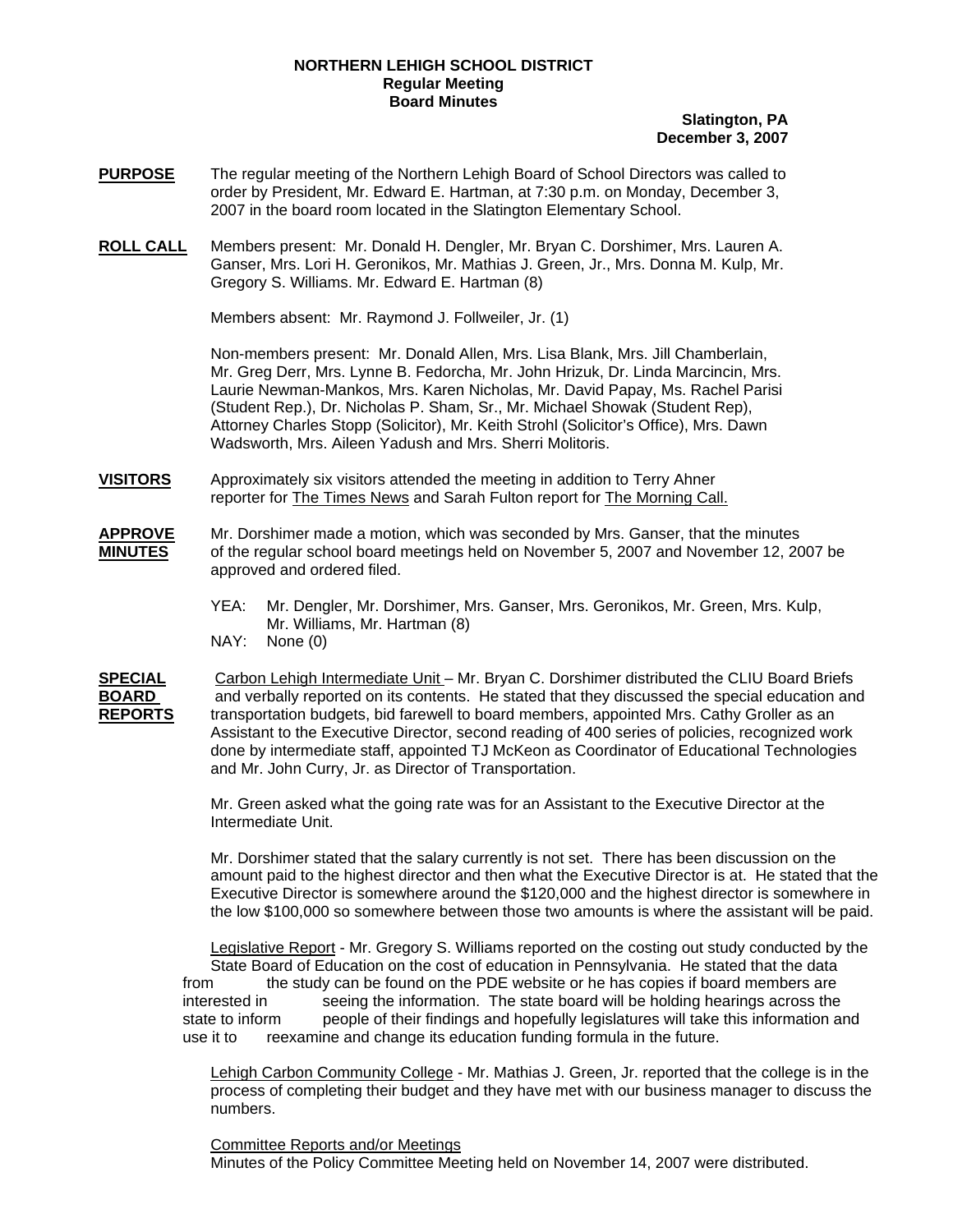| <b>Board Minutes</b>                                        |                                                                                                                                                                                                                                                                                                                                                          | Page 2                                                                                                                                                                                                                                                                                                                                                                                                                                                                             | December 3, 2007 |
|-------------------------------------------------------------|----------------------------------------------------------------------------------------------------------------------------------------------------------------------------------------------------------------------------------------------------------------------------------------------------------------------------------------------------------|------------------------------------------------------------------------------------------------------------------------------------------------------------------------------------------------------------------------------------------------------------------------------------------------------------------------------------------------------------------------------------------------------------------------------------------------------------------------------------|------------------|
| <b>SPECIAL</b><br><b>BOARD</b><br><b>REPORTS</b><br>(cont.) | Mr. Hartman would like to appoint board members to committees at the next board<br>meeting, He stated board members should let him know if they wish to remain on their<br>current committees or move to a new committee before the next board meeting. The<br>invitation was also open to administrators to change or stay on their current committees. |                                                                                                                                                                                                                                                                                                                                                                                                                                                                                    |                  |
|                                                             | <b>Student Representatives to the Board Report</b><br>Ms. Rachael Parisi and Mr. Michael Showak distributed their written student representative<br>report and verbally reported on its contents.                                                                                                                                                        |                                                                                                                                                                                                                                                                                                                                                                                                                                                                                    |                  |
|                                                             |                                                                                                                                                                                                                                                                                                                                                          | Mr. Williams thanked everyone who participated in the Breakfast with Santa program.                                                                                                                                                                                                                                                                                                                                                                                                |                  |
|                                                             | Superintendent's Report - Dr. Nicholas P. Sham, Sr.                                                                                                                                                                                                                                                                                                      |                                                                                                                                                                                                                                                                                                                                                                                                                                                                                    |                  |
|                                                             |                                                                                                                                                                                                                                                                                                                                                          | Dr. Sham recognized Mr. Bryan C. Dorshimer for 16 years of School Board Service.                                                                                                                                                                                                                                                                                                                                                                                                   |                  |
|                                                             | Dr. Sham also distributed handouts from PSBA to all newly elected board members. He also<br>informed them that PSBA has informational books for new board members that can be<br>ordered for anyone who would like to have them.                                                                                                                         |                                                                                                                                                                                                                                                                                                                                                                                                                                                                                    |                  |
|                                                             | Board members should complete their Board Information Sheets and return to Mrs. Molitoris<br>as soon as possible.                                                                                                                                                                                                                                        |                                                                                                                                                                                                                                                                                                                                                                                                                                                                                    |                  |
|                                                             | also.                                                                                                                                                                                                                                                                                                                                                    | Dr. Sham recognized Peters Elementary School for making Adequate Yearly Progress (AYP).<br>He stated that although Peters Elementary does not administer the PSSA test they are being<br>recognized for their efforts because if the teaching staff in grades K-2 were not doing as they<br>should, when the students get to third grade they would not be making AYP and since they<br>are making AYP in the third grade, Peters Elementary is to be recognized for their efforts |                  |
|                                                             | 10:00 a.m.                                                                                                                                                                                                                                                                                                                                               | Mr. Hartman made an announcement that on Tuesday December 11 <sup>th</sup> all board members are<br>invited to the Slatington Elementary School Christmas Holiday Program which will begin at                                                                                                                                                                                                                                                                                      |                  |
| <b>PERSONNEL</b>                                            | Mr. Williams made a motion, which was seconded by Mr. Dengler, that the Board of Education<br>approves the following personnel items:                                                                                                                                                                                                                    |                                                                                                                                                                                                                                                                                                                                                                                                                                                                                    |                  |
| Appointments<br>Administrative Assignment:                  | Heather Rehrig*                                                                                                                                                                                                                                                                                                                                          | School Psychologist, replacing Maria Pinnata who has<br>resigned                                                                                                                                                                                                                                                                                                                                                                                                                   |                  |

Salary: \$48,000 prorated Effective: Upon Release From Current School District **\*Pending Verification of Clearances** 

Substitute Approve the following substitute teachers for the 2007-2008 school year at the 2007- Instructional 2008 substitute teacher rates as approved on the Supplementary Personnel Salary Schedule:

Randi Lambright – Mathematics 7-12

Mrs. Blank explained that the School Psychologist is part of the Act 93 Group but they only work 191 days a year. In addition, we historically have budgeted extra money at a per diem rate for summer work. In the 2007-2008 budget there are only a total of 10 budgeted per diem days to be shared by both School Psychologists for summer work.

 YEA: Mr. Dengler, Mr. Dorshimer, Mrs. Ganser, Mrs. Geronikos, Mr. Green, Mrs. Kulp, Mr. Williams, Mr. Hartman (8) NAY: None (0)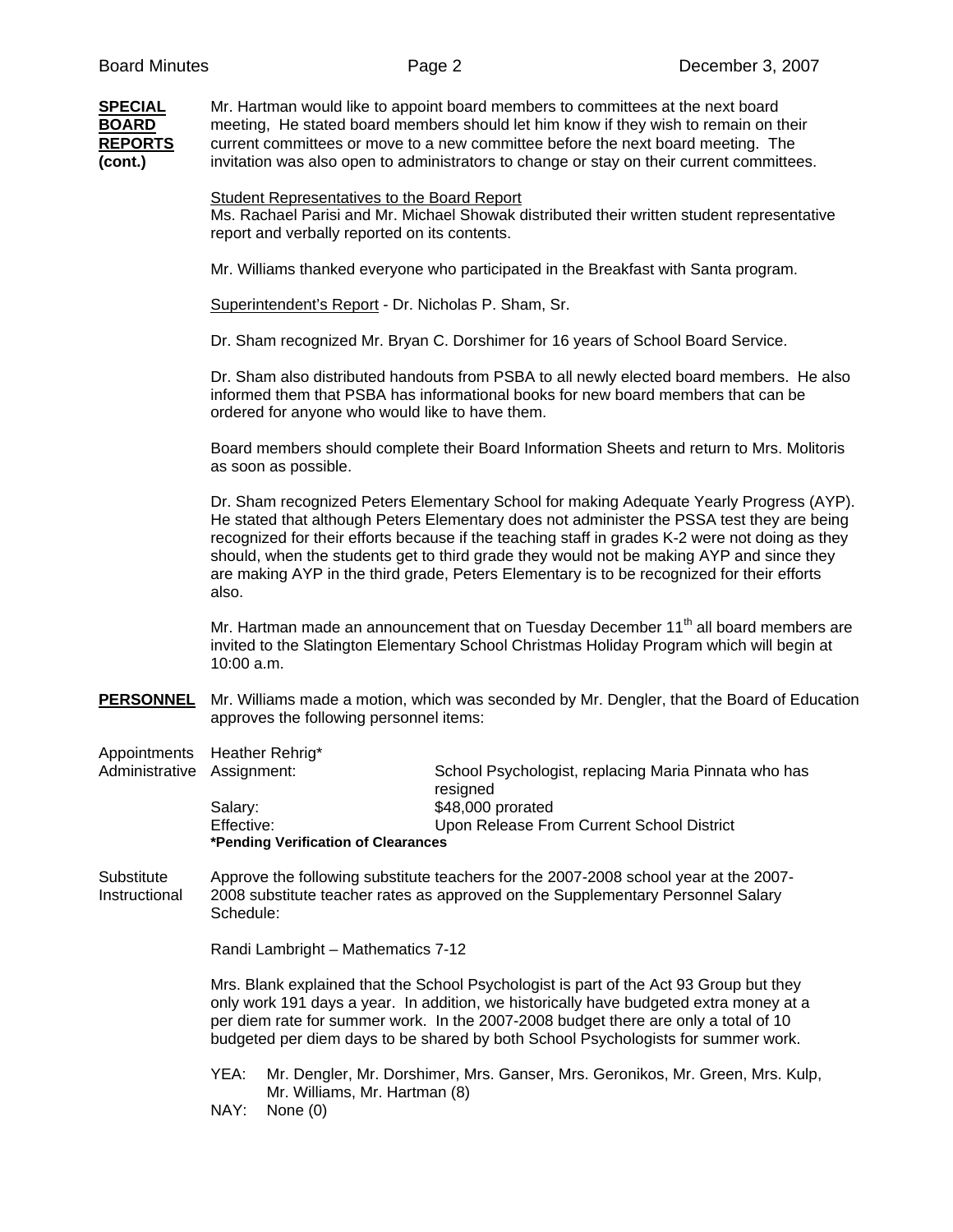| <b>CONFER-</b><br><b>ENCES</b>              | Mrs. Ganser made a motion, which was seconded by Mr. Dengler, that the Board of Education<br>approves the following conference items:                                                                                                                                                                                               |  |  |
|---------------------------------------------|-------------------------------------------------------------------------------------------------------------------------------------------------------------------------------------------------------------------------------------------------------------------------------------------------------------------------------------|--|--|
|                                             | Mary Smith - 2008 PSCA 52 <sup>nd</sup> Annual Conference - April 17-18, 2008 - Lancaster, PA -<br>Registration: \$280.00, Lodging: \$110.00, Travel: \$48.00 - Total Approximate Cost:<br>\$438.00 - Funding: High School Curriculum and Instruction Budget                                                                        |  |  |
|                                             | Sheila Lanshe - 2008 PSCA 52 <sup>nd</sup> Annual Conference - April 17-18, 2008 - Lancaster, PA -<br>Registration: \$280.00, Lodging: \$110.00, Travel: \$48.00 - Total Approximate Cost:<br>\$438.00 - Funding: High School Curriculum and Instruction Budget                                                                     |  |  |
|                                             | Greg Derr - Asbestos Recertification Course - December 7, 2007 - New Cumberland, PA -<br>Registration: \$125.00, Meals: \$10.00, Travel: \$91.18 - Total Approximate Cost: \$226.18 -<br><b>Funding: Support Services Budget</b>                                                                                                    |  |  |
|                                             | YEA:<br>Mr. Dengler, Mr. Dorshimer, Mrs. Ganser, Mrs. Geronikos, Mr. Green, Mrs. Kulp,<br>Mr. Williams, Mr. Hartman (8)<br>NAY:<br>None $(0)$                                                                                                                                                                                       |  |  |
| <b>POLICY</b>                               | Mrs. Ganser made a motion, which was seconded by Mr. Green, that the Board of Education<br>approves the following policy items:                                                                                                                                                                                                     |  |  |
| <b>Board Policy</b><br><b>First Reading</b> | Approve school board policy #246 - Pupils - Student Wellness, as presented after first reading.                                                                                                                                                                                                                                     |  |  |
|                                             | Approve school board policy #333 - Administrative Employees - Professional Education,<br>as presented after first reading.                                                                                                                                                                                                          |  |  |
|                                             | Approve school board policy #906 – Community – Public Complaints, as presented after<br>first reading.                                                                                                                                                                                                                              |  |  |
| <b>Board Policy</b><br>Second<br>Reading    | Approve school board policy #117 - Programs - Homebound Instruction, as presented<br>after second reading.                                                                                                                                                                                                                          |  |  |
| Homebound<br>Instruction                    | It is recommended that the Board of Education grant homebound instruction for a 10 <sup>th</sup><br>grade student, Student No. 1010000, for five hours per week, effective November 26,<br>2007 and continuing until approximately December 4, 2007.                                                                                |  |  |
|                                             | YEA:<br>Mr. Dengler, Mr. Dorshimer, Mrs. Ganser, Mrs. Geronikos, Mr. Green, Mrs. Kulp,<br>Mr. Williams, Mr. Hartman (8)<br>NAY:<br>None $(0)$                                                                                                                                                                                       |  |  |
| $OLD$<br><b>BUSINESS</b><br>She             | Mr. Williams asked where we stand with the club issue. Mrs. Yadush stated that<br>she has contacted advisors from other school districts and is gathering that information.<br>stated that Attorney Stopp is formulating an opinion and we are waiting to receive that<br>before we bring that item back to the board for approval. |  |  |
|                                             | Dr. Sham stated that Angelique Papay from Attorney Stopp's Office gave us an opinion on<br>the dress code issue and the board will be receiving a copy of that opinion shortly.                                                                                                                                                     |  |  |
| <b>NEW</b><br><b>BUSINESS</b>               | Mrs. Yadush reported that the high school recently implemented the Power School parent<br>program. Letters went home to every student with a user name and password to allow<br>parents to sign on and access their students grades and assignments on-line.                                                                        |  |  |
| <b>FINANCIAL</b>                            | Mr. Green made a motion, which was seconded by Mr. Dengler, that the Board of Education<br>approves the following financial items:                                                                                                                                                                                                  |  |  |
| Cash Mngt<br>Portfolio                      | Approve the Arthurs Lestrange Cash Management Portfolio for the month of October<br>2007.                                                                                                                                                                                                                                           |  |  |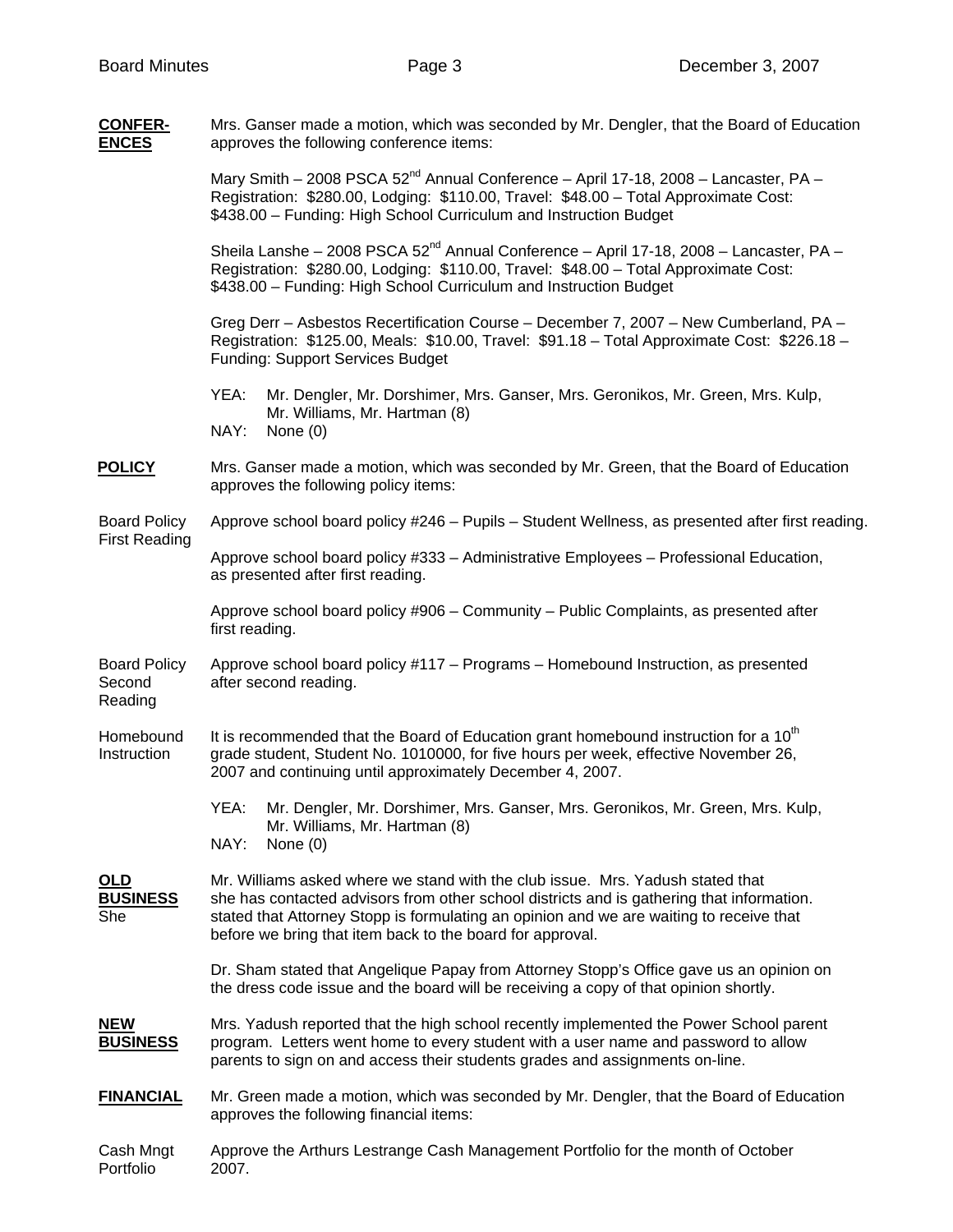| <b>FINANCIAL</b><br>(cont.)                              |                                                                                                                                                                                                                                                                                                                                                                                                                                                                                                                                                                                                                         |  |  |
|----------------------------------------------------------|-------------------------------------------------------------------------------------------------------------------------------------------------------------------------------------------------------------------------------------------------------------------------------------------------------------------------------------------------------------------------------------------------------------------------------------------------------------------------------------------------------------------------------------------------------------------------------------------------------------------------|--|--|
| Per Capita<br>Abatement/<br>Exonerations                 | Approve abatement/exoneration requests of per capita taxes, for the residents that fall<br>within the guidelines, as presented.                                                                                                                                                                                                                                                                                                                                                                                                                                                                                         |  |  |
| <b>Local Service</b><br><b>Tax Motion</b>                | Amend the resolution, originally adopted on April 11, 1966,                                                                                                                                                                                                                                                                                                                                                                                                                                                                                                                                                             |  |  |
|                                                          | Imposing a tax on occupations engaged in by individuals for the<br>privilege of engaging in said occupation within the limits of the<br>Northern Lehigh School District at the flat rate of ten (\$10.00)<br>dollars per year: Providing for its collection: Imposing on<br>employers the duty of collecting said tax from every individual<br>in their employ subject to said tax and remitting and paying over<br>the same to the earned income tax officer; conferring and<br>imposing powers and duties of administration on the earned<br>income tax officer; and imposing penalties for the violation<br>thereof. |  |  |
|                                                          | to incorporate amendments to the local tax enabling Act 53, P.S. § 6901 et. seq.,<br>effective June 21, 2007. The name of the tax is amended to "Local Service Tax". The<br>resolution is also amended to include any and all exemption and refund regulations,<br>as included in the amended law and tax ordinances of the municipalities that make up<br>the Northern Lehigh School District. These municipalities and the respective Local<br>Service Tax rate are:                                                                                                                                                  |  |  |
|                                                          | Total Tax: \$52.00 (\$47.00 Borough, \$5.00 School District)<br>Slatington Borough<br>Washington Township<br>Total Tax: \$10.00 (\$5.00 Township, \$5.00 School District)<br>Total Tax: \$52.00 (\$47.00 Borough, \$5.00 School District)<br><b>Walnutport Borough</b>                                                                                                                                                                                                                                                                                                                                                  |  |  |
| 2007-2008<br><b>District Salary</b><br>Schedule          | Approve the 2007-2008 Northern Lehigh District Salary Schedule as presented.<br>(Attachment)                                                                                                                                                                                                                                                                                                                                                                                                                                                                                                                            |  |  |
|                                                          | YEA:<br>Mr. Dengler, Mr. Dorshimer, Mrs. Ganser, Mrs. Geronikos, Mr. Green, Mrs. Kulp,<br>Mr. Williams, Mr. Hartman (8)<br>NAY:<br>None $(0)$                                                                                                                                                                                                                                                                                                                                                                                                                                                                           |  |  |
| <b>CORR-</b><br><b>ESPON-</b><br><b>DENCE</b>            | Board members received copies of the Slate and The Bulldog Times. Mr. Dorshimer<br>also requested that the technology department set up Mr. Hartman and Mrs. Geronikos<br>with school district e-mails and passwords.                                                                                                                                                                                                                                                                                                                                                                                                   |  |  |
|                                                          | Mrs. Kulp stated that the Department of Environmental Protection has grants available for<br>school districts and non-profit organizations. The average grant is \$2,000 - \$3,000. Stated<br>that the deadline for the grant is December 14, 2007.                                                                                                                                                                                                                                                                                                                                                                     |  |  |
| <b>INFOR-</b><br><b>MATION</b>                           | Minutes of the Carbon Lehigh Intermediate Unit 21 Board of Directors meeting held on<br>October 15, 2007 were distributed.                                                                                                                                                                                                                                                                                                                                                                                                                                                                                              |  |  |
|                                                          | Minutes of the Borough of Slatington Parks & Recreation Commission meeting held on<br>October 15, 2007 were distributed.                                                                                                                                                                                                                                                                                                                                                                                                                                                                                                |  |  |
| <b>RECOG-</b><br><b>NITION OF</b><br><b>GUESTS</b><br>on | Edward Ziegler - Slatington Borough stated that he met with PennDot and the Morgan Bridge<br>project is on schedule with a start date in February. Pedestrian bridge is to be finished<br>by Thanksgiving. He stated that last month he addressed the issue with the lights being out<br>Bulldog Lane and tonight they were all on but two.                                                                                                                                                                                                                                                                             |  |  |